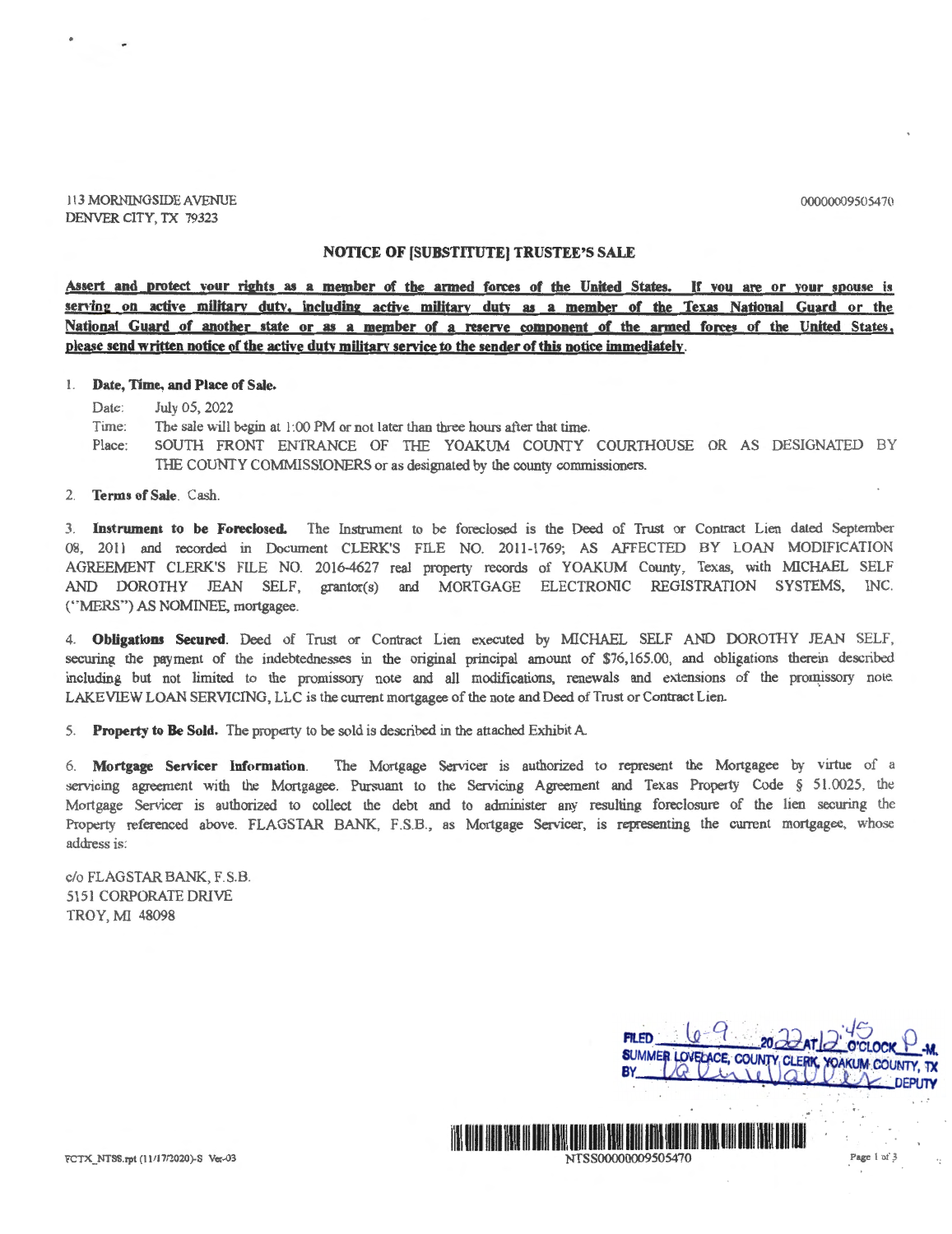113 MORNINGSIDE A VENUE DENVER CITY, TX 79323

00000009505470

## **THIS INSTRUMENT APPOINTS THE SUBSTITUTE TRUSTEE(S) IDENTIFIED TO SELL THE PROPERTY DESCRIBED IN THE SECURITY INSTRUMENT IDENTIFIED IN THIS NOTICE OF SALE THE PERSON**  SIGNING THIS NOTICE IS THE ATTORNEY OR AUTHORIZED AGENT OF THE MORTGAGEE OR **MORTGAGE SERVICER.**

The undersigned as attorney for the mortgagee or mortgage servicer does herby remove the original trustee and all successor substitute trustees and appoints in their steed RONALD BYRD, JONATHAN SCHENDEL, RAMIRO CUEVAS, CHARLES GREEN, SHAWN SCHILLER, AUCTION.COM, JOHN MCCARTHY OR DAVID CARRILLO whose address is c/o BARRETT DAFFIN FRAPPIER TURNER & ENGEL, LLP, 4004 Belt Line Road, Suite 100, Addison, Texas 75001-4320 as Substitute Trustee, who shall hereafter exercise all powers and duties set aside to the said original trustee under the said Deed of Trust; and, further does hereby request, authorize, and instruct said Substitute Trustee to conduct and direct the execution of remedies set aside to the beneficiary therein.

 $\leq$ 

Israel Saucedo

## **Certificate of Posting**

**Certificate of Posting**<br>My name is  $\frac{\sqrt{11}}{100}$  (a  $\frac{1}{100}$   $\frac{1}{100}$  and my address is c/o 4004 Belt Line Road, Suite 100, Addison, Texas 75001-4320. I declare under penalty of perjury that on **CALLICAL** I filed at the office of the YOAKUM County Clerk and caused to be posted at the YOAKUM County courthouse this notice of sale.

Declarants Name $U(\mu)$  $D$ ate:  $6.9202$